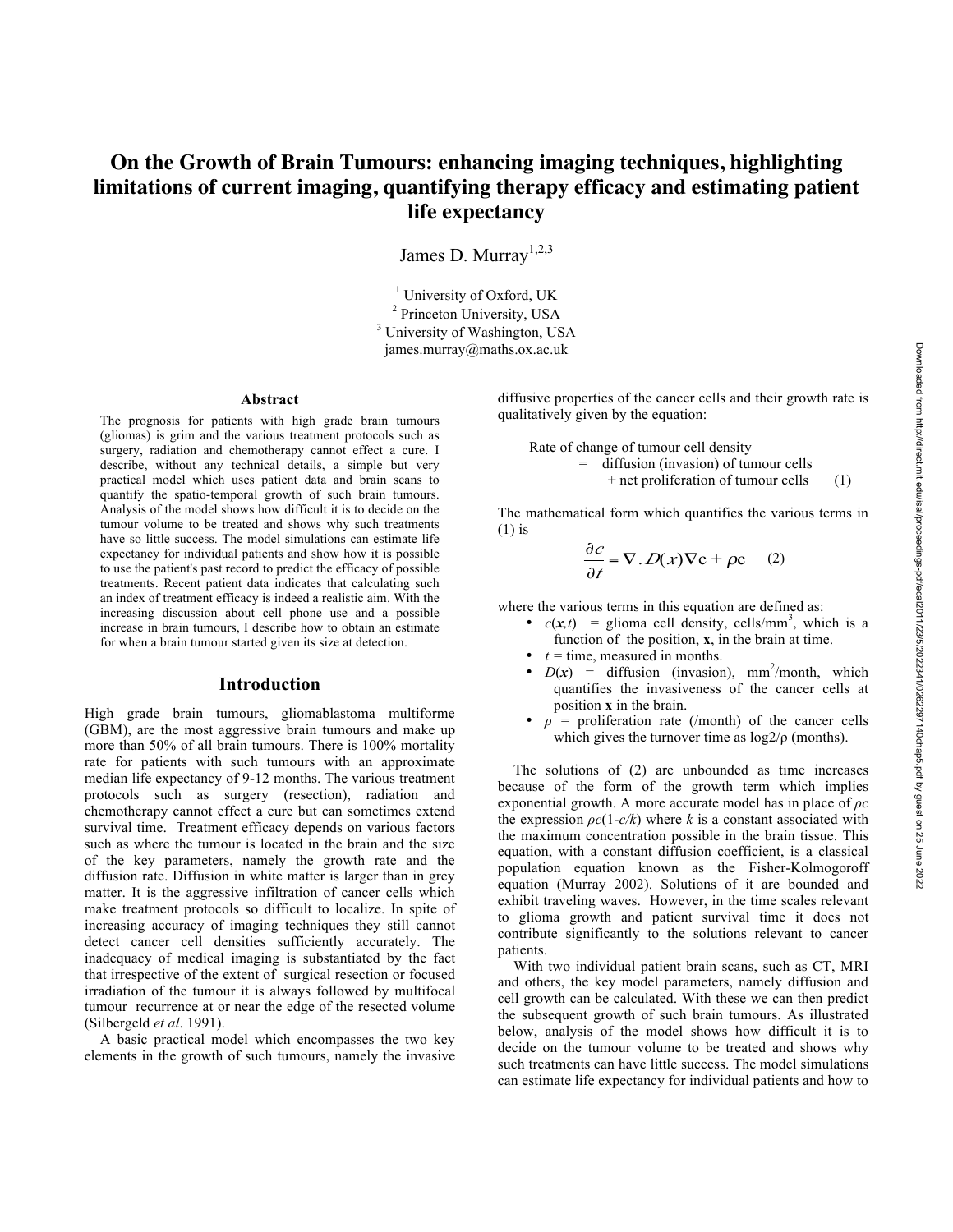predict the efficacy of different treatments. Patient data indicates that calculating such an index of treatment efficacy is a realistic aim. With the increasing debate on the possible increase in brain tumours as a result of cell phone radiation, realistic and scientific clinical trials will require information such as when a tumour started, how fast it grows and where it is in the brain outside of what can be detected with current brain imaging techniques. Here we show how the model provides a means of estimating the time from tumour initiation and life expectancy from tumour detection for individual patients.

The original model was first proposed and analised in various situations. The brain was considered to be homogeneous matter bounded by the ventricles and skull (Cruywagen *et al*. 1995). Even with such a simple anatomical model the predictions of the analysis were broadly in line with patient observation of both low and high grade brain tumours. The limitations of current imaging techniques were clear. The model was then used to mimic various accepted medical treatments, specifically radiation, surgical resection treatments, specifically radiation, surgical resection (Woodward *et al*. 1996) and chemotherapy (Tracqui *et al*. 1995), Swanson *et al*. (2002), Rockne *et al*. (2010). A three dimensional model was proposed and studied by Burgess *et al*. (1997) who were the first to demonstrate that cancer cell diffusion, mainly ignored up to that time, is a major component of glioma growth. They showed that only those tumours with a low diffusion rate could benefit from wide surgical resection although eventually there will be multifocal recurrence. See Murray (2003) for a full discussion and review which encompasses anatomically correct brains.

# **Virtual gliomas: enhanced imaging and current limitations**

A major advance in the practical application of the model (1) was the availability of the brain web atlas (Collins *et al*. 1998). This allowed the model to be applied to anatomically correct brains (Swanson *et al*. 2002, 2004, Murray 2003). Among other things it made it possible to refine the gross anatomic boundaries and to vary the degree of motility of glioma cells in grey or white matter: these are biologically significant.

With the BrainWeb it was possible to solve equation (2) in a three dimensional anatomically correct brain in which the grey and white matter is clearly delineated.

The procedure is to evaluate the tumour size from brain scans and, crucially, estimate the parameter values for each patient to obtain the average diffusion coefficient and the average growth rate. There is a lower threshold of detection of cancer cells with all imaging techniques, whether CT or MRI, such as T1Gd and T2 imaging, or microscopic studies. To use the predictive potential of the mathematical model (2), serial imaging of the tumour was used to calculate its volume which was then taken as the volume of an equivalent sphere with radius *r*, namely  $4\pi r^3/3$ . We then consider the model to be radially symmetric with a constant diffusion coefficient, based on averaging the values from imaging. Equation (2) then becomes

$$
\frac{\partial c}{\partial t} = D \left[ \frac{\partial^2 c}{\partial r^2} + \frac{2}{r} \frac{\partial c}{\partial r} \right] + \rho c \quad (3)
$$

We consider that at time *t=*0 there is a concentrated number of cancer cells, *N* cells/mm<sup>3</sup>, at  $r=0$  in which case the solution of  $(3)$  is given by

$$
c(r, t) = \frac{N \exp(\rho t - \frac{r^2}{4Dt})}{8(\pi Dt)^{3/2}}
$$
 (4)

If the smallest level of image detection is denoted by  $c_1$ cells/mm<sup>3</sup>, then the radius,  $r<sub>1</sub>$  of the tumour for this cell density is, from (4) on solving for *r*,

$$
r = 2t\sqrt{D\rho}\sqrt{1 - \frac{1}{\rho t}\log(\frac{c_1}{N}(4\pi Dt)^{3/2})}
$$
 (5)

For large time, *t*, the solution (5) gives the radius of detectable tumour and the velocity of growth, *v*, as approximately

$$
r = 2t\sqrt{D\rho} \quad \Rightarrow \quad v = r/t = 2\sqrt{D\rho} \quad (6)
$$

That is, the equivalent radial growth is linear in time.

### **Approximate** *in vivo* **patient survival time**

If we consider detection is when the spherical equivalent tumour volume is of radius 15mm and that death occurs when the radius is 30mm the approximate survival time from detection, in the absence of any treatments, is given, from (6), by

Survival time (months)

$$
= t_{\text{survival}} = t_{r=30} - t_{r=15} = \frac{7.5}{\sqrt{D\rho}} \quad (7)
$$

Typical growth rates vary quite widely, approximately from 1-5 /month and diffusion rates from 1-8 mm<sup>2</sup>/month. The medians for 9 patients in the study by Rockne *et al*. (2010) are  $D=0.9$  mm<sup>2</sup>/month and  $\rho=1.16$ /month which gives a median survival time of 7.34 months.

Survival time, however, depends on where the tumour is mainly situated. If it is primarily in the grey area of the thalamus, for example, the diffusion is smaller and so the survival time is longer, as is clear from  $(7)$ .

The diffusion in grey matter,  $D_g$ , is smaller than that in white matter,  $D_w$ : they can vary by as much as 100-fold. Swanson *et al*. (2002) defined by *γ* the ratio of the diffusion coefficient in white to that in grey matter, that is  $\gamma = D_w/D_g$ . An average diffusion coefficient for the entire brain can be defined as the diffusion coefficient in white matter times the volume fraction of brain that is white matter plus the diffusion coefficient in grey matter times the volume fraction of brain that is grey matter. The figures from the brain web database give the fraction of grey matter as 0.5723 and of white matter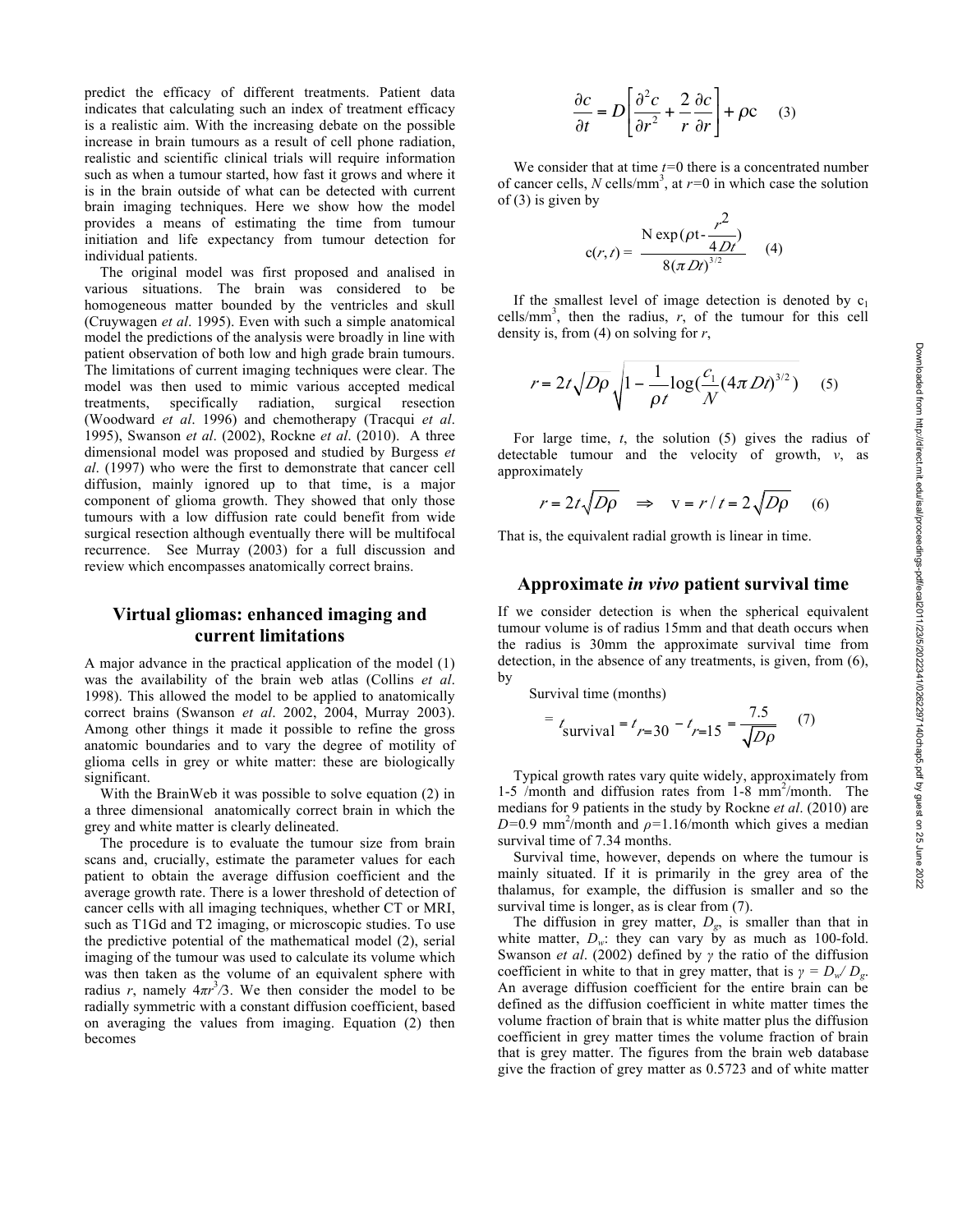as 0.4277 (Collins *et al*. 1998). So an average diffusion is given by

$$
D_{average} = 0.5723D_g + 0.4277D_w = D_g(0.5723 + 0.4277\gamma)
$$
  
= >  $D_g = D_{average} / (0.5723 + 0.4277\gamma)$ 

Swanson *et al*. (2002a) took as a typical average diffusion,  $D_{average} = 3.9$  mm<sup>2</sup>/month so the diffusion in grey matter from the last equation gives  $D_g = 3.9/(0.5723 + 0.4277)$  mm<sup>2</sup>/month. They evaluated survival time as a function of  $\gamma$  for a frontal tumour where it is mainly white matter and in the thalamic region where it is mainly grey matter.

Simulations of an anatomically correct brain highlights the problems with current imaging techniques. Figure 1 is a computed solution of equation (2) which shows the detectable tumour at death and the spread of the tumour cells beyond what can be detected by the most accurate current CT or MRI imaging techniques. Simulations of the model thus greatly enhance current imaging techniques to whatever level of cancer cell density is required.



**Figure** 1 Computed solutions of equation (1) in a three dimensional anatomically accurate brain. These show the horizontal section of the virtual human brain through the site of the original tumour  $(+$  in (a),  $*$  in (b)). The left image in each is the tumour at diagnosis while the right image is the same tumour at time of death. The thick black contour defines the edge of the tumour that can be detected by enhanced CT. The blue contours outside this black line represent cancer cell densities peripheral to the imaging limits. (a) Tumour in grey matter: the time from diagnosis to death is approximately 256 days. (b) Tumour in white matter: the time from diagnosis to death is approximately 158 days. (Figures extracted from Swanson *et al*. 2002a).

The model described here has been used to quantify the effect of different treatment efficacies prior to their use. Incorporating periodic chemotherapy was studied by Tracqui *et al.* (1995) and Swanson *et al*. (2002b). The model used was equation (1) with a further (negative) term on the right hand side which quantifies the periodic reduction in growth as a consequence of the chemotherapy. Incorporating subtotal and total tumour resection in patient survival was considered by Woodward *et al*. (1996). This involves visually excising a given volume of the tumour in the model simulations. The predictions compared well with the data of Kreth *et al*. (1993). The modeling study (Woodward *et al*. 1996) predicted patient survival rates which, considering the basic aspect of their model, compared surprisingly accurately with the extant data at the time and recently published by Ramakrishna *et al*. (2010). Incorporating radiation treatment was also considered in the model and it has been used by Rockne *et al*. (2010) in the clinical study of 9 patients. A full review and how such treatments are incorporated are given by Murray (2003).

### **Estimating the time from tumour initiation**

An unsolved problem with all cancers is how to determine when a tumour started. In the case of glioma brain tumours detection is when the tumour volume is approximately equal to an equivalent sphere of radius 3cm in diameter but this also depends on the imaging technique used and where the tumour is in the brain. With the increasing discussion and justifiable concern of the possible increase in brain tumours as a consequence of the ever expanding use of cell phones it is inevitable that serious clinical studies will be carried out in the relatively near future. The paper by Tafforeau *et al*. (2004) clearly demonstrates the serious effect cell phone radiation has on plant growth. They showed that a single 2 hour exposure to radiation emitted at 105 GHz from a (GSM) cell phone resulted in considerable growth deformity. The *Journal of the American Medical Association* article by Volkow *et al*. (2011) reports on an increase in brain glucose in the region closest to the antenna. To date no study has definitively stated that brain tumours can arise from prolonged use of cell phones (I personally believe that there will be an increase in tumour incidence.)

Irrespective of the possible cell phone use connection, knowing when a tumour actually started is useful information which could possibly provide clues and pose relevant questions in any major clinical study.

With the increasing use and the quantitative clinical confirmation of many of the predictions of the model discussed here and in numerous publications since it was first introduced, it is reasonable to use it to obtain estimates of brain tumour initiation times. As a first approximation expression (6) gives the radius of the tumour and its velocity as a function of the diffusion coefficient and growth rate but for large times, mainly from when the tumour is first detectable, that is when it has an equivalent spherical volume of at least diameter 3cm. This however is only valid for sufficiently large times and although useful for calculating approximate life expectancy it is insufficiently accurate to back extrapolate to when the tumour started: it significantly underestimates the time.